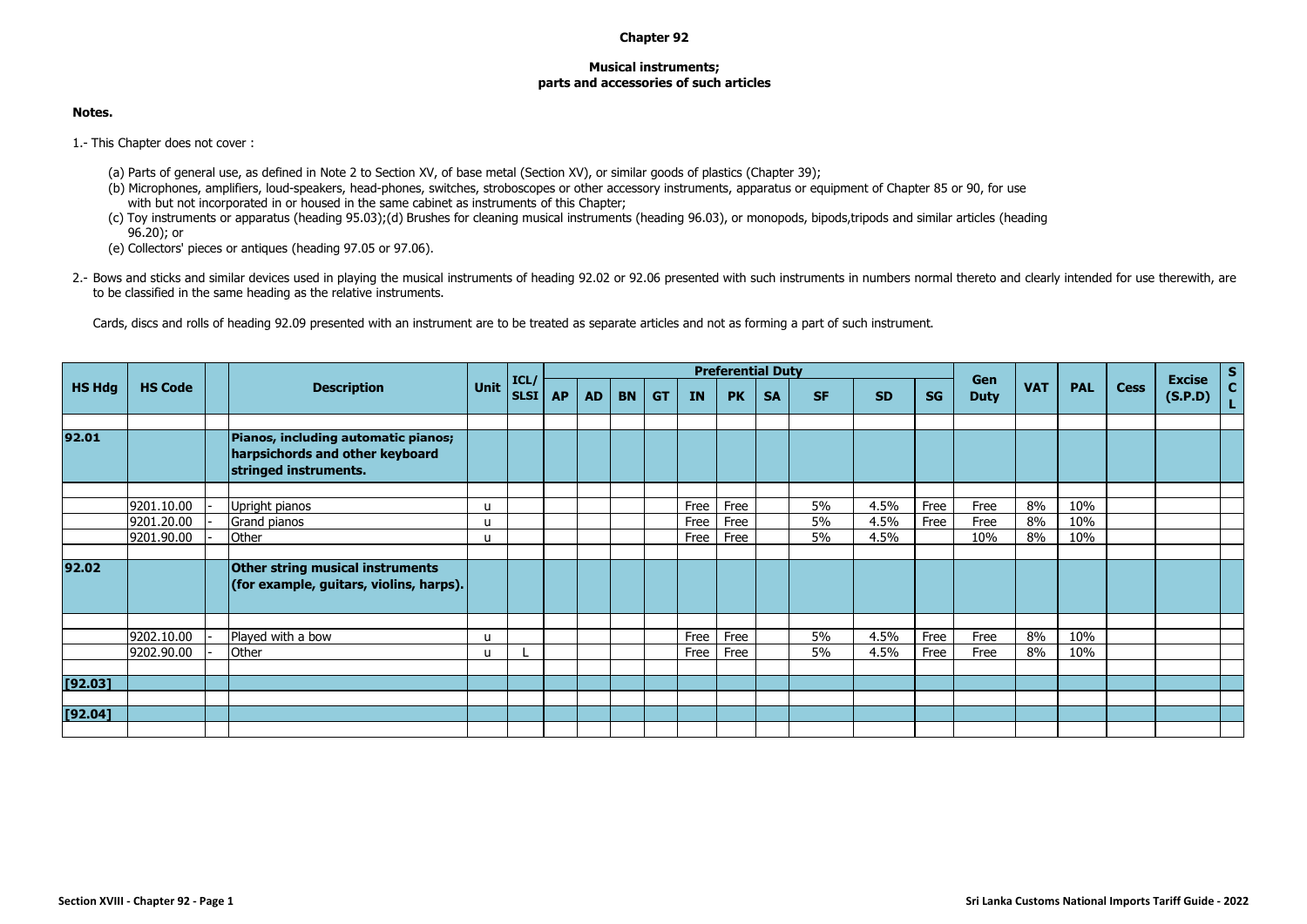| <b>HS Hdg</b> |                |  | <b>Description</b>                                                                                                                                                                                                                                                                                                |              |                           |           |           |           |           |           | <b>Preferential Duty</b> |           |           |           |           |                    |            |            |             | <b>Excise</b><br>(S.P.D) | S                  |
|---------------|----------------|--|-------------------------------------------------------------------------------------------------------------------------------------------------------------------------------------------------------------------------------------------------------------------------------------------------------------------|--------------|---------------------------|-----------|-----------|-----------|-----------|-----------|--------------------------|-----------|-----------|-----------|-----------|--------------------|------------|------------|-------------|--------------------------|--------------------|
|               | <b>HS Code</b> |  |                                                                                                                                                                                                                                                                                                                   | Unit         | ICL/<br>SLSI <sup>I</sup> | <b>AP</b> | <b>AD</b> | <b>BN</b> | <b>GT</b> | <b>IN</b> | <b>PK</b>                | <b>SA</b> | <b>SF</b> | <b>SD</b> | <b>SG</b> | Gen<br><b>Duty</b> | <b>VAT</b> | <b>PAL</b> | <b>Cess</b> |                          | $\mathbf{C}$<br>L. |
| 92.05         |                |  | <b>Wind musical instruments (for</b><br>example, keyboard pipe organs,<br>accordions, clarinets, trumpets,<br>bagpipes), other than fairground<br>organs and mechanical street<br>organs.                                                                                                                         |              |                           |           |           |           |           |           |                          |           |           |           |           |                    |            |            |             |                          |                    |
|               |                |  |                                                                                                                                                                                                                                                                                                                   |              |                           |           |           |           |           |           |                          |           |           |           |           |                    |            |            |             |                          |                    |
|               | 9205.10.00     |  | Brass-wind instruments                                                                                                                                                                                                                                                                                            | $\mathsf{u}$ |                           |           |           |           |           | Free      | Free                     |           | 5%        | 4.5%      | Free      | Free               | 8%         | 10%        |             |                          |                    |
|               | 9205.90.00     |  | Other                                                                                                                                                                                                                                                                                                             | $\mathsf{u}$ |                           |           |           |           |           | Free      | Free                     |           | 5%        | 4.5%      |           | 10%                | 8%         | 10%        |             |                          |                    |
| 92.06         | 9206.00.00     |  | <b>Percussion musical instruments (for</b><br>example, drums, xylophones,<br>cymbals, castanets, maracas).                                                                                                                                                                                                        | u.           |                           |           |           |           |           | Free      | Free                     |           | 5%        | 4.5%      |           | 10%                | 8%         | 10%        |             |                          |                    |
|               |                |  |                                                                                                                                                                                                                                                                                                                   |              |                           |           |           |           |           |           |                          |           |           |           |           |                    |            |            |             |                          |                    |
| 92.07         |                |  | Musical instruments, the sound of<br>which is produced, or must be<br>amplified, electrically (for example,<br>organs, guitars, accordions).                                                                                                                                                                      |              |                           |           |           |           |           |           |                          |           |           |           |           |                    |            |            |             |                          |                    |
|               |                |  |                                                                                                                                                                                                                                                                                                                   |              |                           |           |           |           |           |           |                          |           |           |           |           |                    |            |            |             |                          |                    |
|               | 9207.10.00     |  | Keyboard instruments, other than<br>accordions                                                                                                                                                                                                                                                                    | u            | Ł                         |           |           |           |           | Free      | Free                     |           | Free      | Free      | Free      | Free               | 8%         | 10%        |             |                          |                    |
|               | 9207.90.00     |  | Other                                                                                                                                                                                                                                                                                                             | u            |                           |           |           |           |           | Free      | Free                     |           | 5%        | 4.5%      |           | 10%                | 8%         | 10%        |             |                          |                    |
| 92.08         |                |  | Musical boxes, fairground organs,<br>mechanical street organs,<br>mechanical singing birds, musical<br>saws and other musical instruments<br>not falling within any other heading<br>of this Chapter; decoy calls of all<br>kinds; whistles, call horns and other<br>mouth-blown sound signalling<br>instruments. |              |                           |           |           |           |           |           |                          |           |           |           |           |                    |            |            |             |                          |                    |
|               |                |  |                                                                                                                                                                                                                                                                                                                   |              |                           |           |           |           |           |           |                          |           |           |           |           |                    |            |            |             |                          |                    |
|               | 9208.10.00     |  | <b>Musical boxes</b>                                                                                                                                                                                                                                                                                              | u            |                           |           |           |           |           | Free      | Free                     |           | 5%        | 4.5%      |           | 10%                | 8%         | Ex         |             |                          |                    |
|               | 9208.90.00     |  | Other                                                                                                                                                                                                                                                                                                             | u.           |                           |           |           |           |           | Free      | Free                     |           | 5%        | 4.5%      |           | 10%                | 8%         | Ex         |             |                          |                    |
|               |                |  |                                                                                                                                                                                                                                                                                                                   |              |                           |           |           |           |           |           |                          |           |           |           |           |                    |            |            |             |                          |                    |